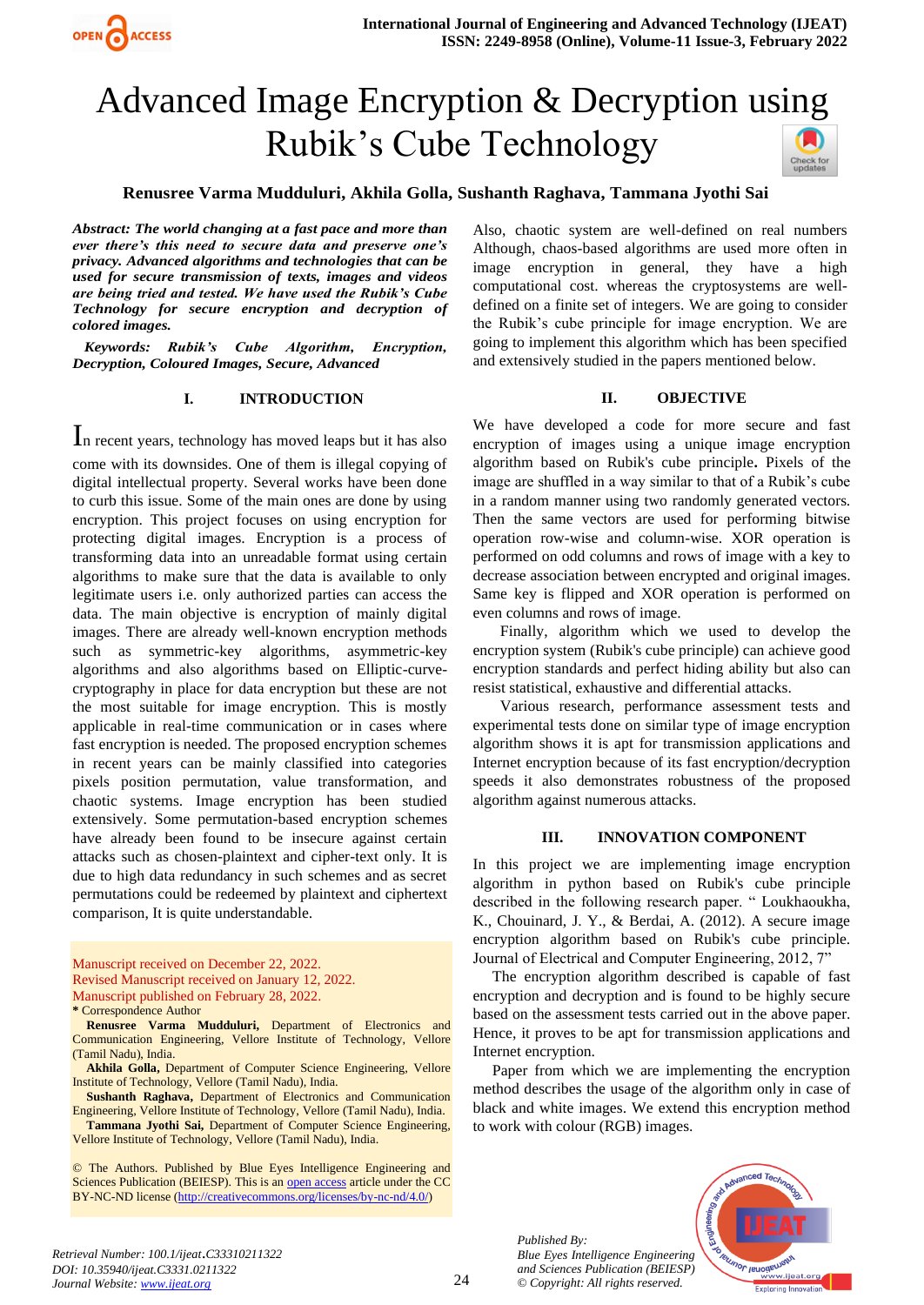## **Advanced Image Encryption & Decryption using Rubik's Cube Technology**

## **IV. WORK DONE AND IMPLEMENTATION**

## **Methodology adapted:** Rubik's cube algorithm **Encryption Algorithm**

Let  $10$ =pixels values matrix of a  $\alpha$ -bit grayscale image (M×N). Steps involved in encryption are:

- 1. Create two vectors  $KR$  and  $KC$  with random values of length  $M$  and  $N$ , where the values in the vectors should be  $>0$  and  $< 2\alpha$ -(*KR* and *KC* should not have constant values )
- 2. Set the iteration value, ITERmax, and initialize the counter ITER at 0.
- 3. Increment the counter by one: ITER=ITER+1.
- 4. For each row  $i$  of image  $I_0$ ,
	- a. calculate sum of all elements in the row, this sum is

denoted by  $\alpha(i)=Nj=1|o(i,j),i=1,2,...,M$ 

- b. compute modulo 2 of  $\alpha(i)$ , denoted by  $M\alpha(i)$ ,
- c. row is left or right, circular- shifted by  $K R(i)$ positions to right or left direction and first pixel

$$
\begin{aligned} \mathbf{I}_{1}\left(i,2j-1\right)&=\mathbf{I}_{\text{ENC}}\left(i,2j-1\right)\oplus K_{R}\left(j\right),\\ \mathbf{I}_{1}\left(i,2j\right)&=\mathbf{I}_{\text{ENC}}\left(i,2j\right)\oplus\text{rot}~180\left(K_{R}\left(j\right)\right), \end{aligned}
$$

If  $Ma(i)=0 \rightarrow$ right circular shift else→left circular shift.

> $I_{SCR}$   $(2i - 1, j) = I_1 (2i - 1, j) \oplus K_C (j)$ ,  $I_{SCR}(2i, j) = I_1(2i, j) \oplus$  rot 180  $(K_C(j))$ .

- 5. For each column  *of image*  $*lo*$ *,* 
	- a. compute sum of elements in the column j, sum is represented as

$$
\beta_{\text{SCR}}(j) = \sum_{i=1}^{M} \mathbf{I}_{\text{SCR}}(i, j), \quad j = 1, 2, ..., N,
$$
  

$$
\beta(j), \ \beta(j) = Mi = 11o(i, j), j = 1, 2, ..., N.
$$

- b. compute modulo 2 of  $\beta(i)$ , denoted by  $M\beta(i)$ .
- c. column  $j$  is down, or up, circular-shifted by  $KC(i)$  positions:

if 
$$
M_{\beta_{\text{SCP}}(j)} = 0 \longrightarrow
$$
 up circular shift

if  $M_{a_{\text{SCR}}(j)} = 0 \longrightarrow$  right circular shift<sub>hift</sub>

$$
\text{Use } \longrightarrow \text{left } \text{circular shift.} \qquad 2, \dots, M,
$$

Steps 4 and 5 above will generate a scrambled image denoted by ISCR.

6. Using vector  $KC$ , the bitwise XOR operation is performed on

 each row of scrambled image using:  $1(2i-1,j)=$ ISCR $(2i-1,j)$ ⊕KC $(j)$ ,  $11(2i,j)=$ ISCR $(2i,j)$  $\bigoplus$ rot $180(KC(j))$ 

where  $\bigoplus$  and rot180(KC) are bitwise XOR operator and flipping of vector  $KC$  from left to right, respectively.

*Retrieval Number: 100.1/ijeat*.*C33310211322 DOI: 10.35940/ijeat.C3331.0211322 Journal Website[: www.ijeat.org](http://www.ijeat.org/)* 

7. Using vector  $KR$ , XOR operation is performed on each column of image $1$  using:

> $IENC(i,2j-1)=1(i,2j-1)$ ⊕ $KR(j)$  $IENC(i,2j)=1(i,2j) \bigoplus rot180(KR(j))$

where  $rot180(KR)$  is the left to right flip of vector  $KR$ .

8. If ITER=ITERmax, encrypted image ENC is created and encryption process is done; otherwise, the algorithm branches to step 3.

 $KR, KC & ITERmax$  are the secret keys.

## **Decryption Algorithm:**

Decrypted image, *Io*, is obtained from the encrypted image,  $IENC$ , and the secret keys,  $KR$ ,  $KC$ , and ITERmax as follows in the following.

1. Initialize ITER=0.

2. Increment the counter by one: ITER=ITER+1.

3. Bitwise XOR operation is performed on  $KR$  vector and each

column of the encrypted image IENC as follows:

4. Then, using the  $KC$  vector, the bitwise  $XOR$  operator is applied to each row of image  $I1$ :

- 1. For each column  $j$  of scrambled image ISCR,
	- a. calculate sum of elements in that column  $j$ , denoted

 $\beta$ SCR $(j)$ :

as

- b. compute modulo 2 of  $\beta$ SCR(*j*), denoted by  $M\beta$ SCR $(i)$ ,
- c. column  $j$  is up or down, circular shifted by  $KC(i)$ positions:
- 2. For each row  $i$  of scrambled imageISCR,

d. calculate sum of elements in row  $i$ , this sum is denoted

by  $\alpha$ SCR $(i)$ :

- e. compute modulo 2 of  $\alpha$ SCR(*j*), denoted by  $M\alpha$ SCR $(j)$ ,
- f. row *i* is then left, or right, circular-shifted by  $K(i)$ according to the following:

3. If ITER=ITERmax, then image ENC is decrypted otherwise,

algorithm branches back to step 2.

## **V. IMPLEMENTATION**

**Encryption:** To encrypt the image we need to save the images in a folder named "input". Code takes image input using PIL library and converts it into RGB matrices and starts the encryption process using the Rubik's cube algorithm.

> *Published By: Blue Eyes Intelligence Engineering and Sciences Publication (BEIESP) © Copyright: All rights reserved.*

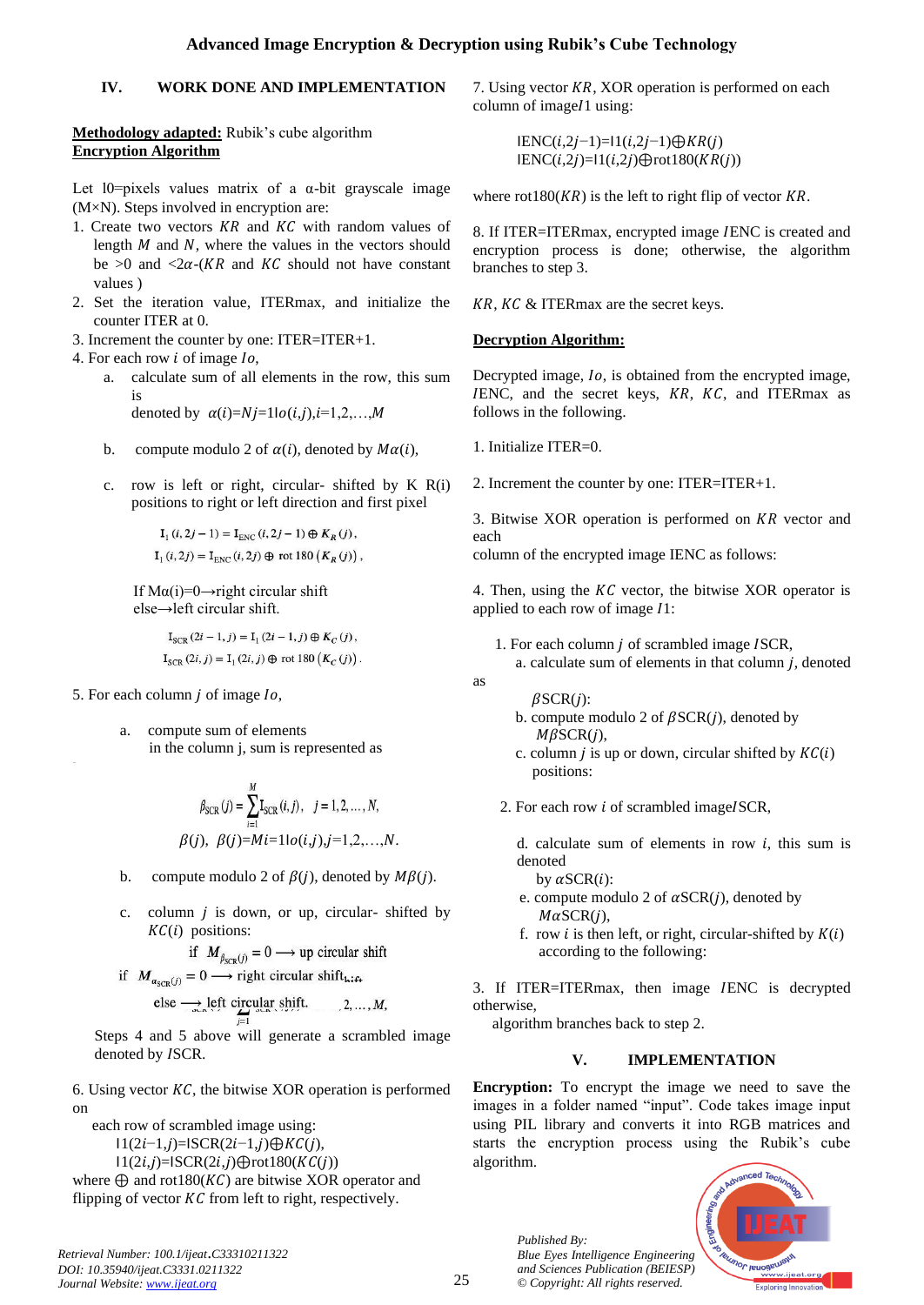

The encrypted images are then saved in another folder. After the encryption the the values of Kr, Kc and Iterations(ITER\_MAX) saved in a file named "keys".

**Decryption:** This code takes Kr, Kc, Iterations (ITER\_MAX) values along with the encrypted image and start the decryption process.

#### **Dataset used:**

This project is an encryption algorithm so any kind of image can be taken as input for the encryption which produces a highly encrypted, secure image(output). For evaluating the results we take standard black and white images such as Lena, Black, Baboon and Checkerboard.

 Our project implements image encryption algorithm based on Rubik's cube principle described in the following research paper. "Loukhaoukha, K., Chouinard, J. Y. & Berdai, A. (2012). A secure image encryption algorithm based on Rubik's cube principle. *Journal of Electrical and Computer Engineering*, *2012*, 7"

 The paper from which we are implementing the encryption method describes the usage of the algorithm in case of black and white images. We extend this encryption method to work with colour(RGB) images.

#### **Tools used:**

Hardware and software requirements:

- Python2, Numpy and Image libraries.
	- Processor 2.5 GHz
	- RAM 1GB

#### **VI. SCREENSHOT AND DEMO**

Sample Image that we used:



**Fig. 1 This is the original image which we encrypt.**



**Fig. 2 Encrypted Image**

| wheeler is neutran                    |
|---------------------------------------|
| Teblo: 医马里亚美国毛岛无法毛美国克莱茨及美国里克亚岛美国马克利美国 |
| 82235123123388835333383523533335      |
| 在近期及及先期及及先期的复数形式有限的人的复数形式 医抗原性 医皮肤    |
| : 医肠注意氏试验检尿血及过氧氨基氮试验医尿素试验 医高氯溴医氯四戊医氯汞 |
| 主任团                                   |
| 他的,是玉压毛美国美国高温电导机调查新闻重新报酬用语的高压调谐       |
| ,當就說我是這是我們的是我們也是是是我的是我們的是我們的是我們的是我    |
| 强烈者告制任团系统统法为后国国民或者法国高民党者宣传国民医国支配法制作   |
| 1112461652224011134825215233          |

**Fig. 3 Kr, Kc values**



**Fig. 4 Decrypted Image**

#### **VII. RESULTS AND DISCUSSION**

To obtain the encrypted image the pixels of the original image are shuffled in a way similar to that of a Rubik's cube in a random manner using two randomly generated vectors. Then the same vectors are used for performing bitwise operation row-wise and column-wise. XOR operation is performed on odd columns and rows of image with a key to decrease association between encrypted and original images. Same key is flipped and XOR operation is performed on even columns and rows of image.

 Safe image cryptography should be able to resist varied attacks like cipher-text-only attack, plain text, applied math analysis and brute-force attacks. In our main reference paper, extensive security analysis on projected algorithm is performed and also safety assessment has been performed on key area and applied math analysis. Apart from this various testings were done in the algorithm to check its performance on the level of encryption gained. One of such testing is Visual testing which is done by calculating and comparing the number of pixels change rate (NCPR) and unified average changing intensity (UACI) values.

 UACI values illustrate that all pixel gray-scale values of encrypted image are different from that of original images, which makes it difficult to discriminate original and encrypted image pixels. High NPCR percentage values specify that the position of pixels have been changed randomly. So for a good image encryption algorithm, NPCR values must be high and UACI values must be around 33%. Values obtained from testing gave appropriate values which are satisfactory for the algorithm. From the testing results shown in the paper, the proposed algorithm was not only found to attain good encryption standards and perfect hiding ability but also can resist statistical, exhaustive and differential attacks.

#### **VIII. CONCLUSION**

A unique picture encryption technique is proposed in this research. This approach is based on the Rubik's cube to develop image pixels. The proposed approach is stabilly illustrated with precise quantitative analysis against various forms of assaults such as analytical and parametric attacks. The experiments also show that the proposed encryption technique is suits for real-time Internet protection and assessments as it is highly secured.

> *Published By: Blue Eyes Intelligence Engineering and Sciences Publication (BEIESP) © Copyright: All rights reserved.*



*Retrieval Number: 100.1/ijeat*.*C33310211322 DOI: 10.35940/ijeat.C3331.0211322 Journal Website[: www.ijeat.org](http://www.ijeat.org/)*